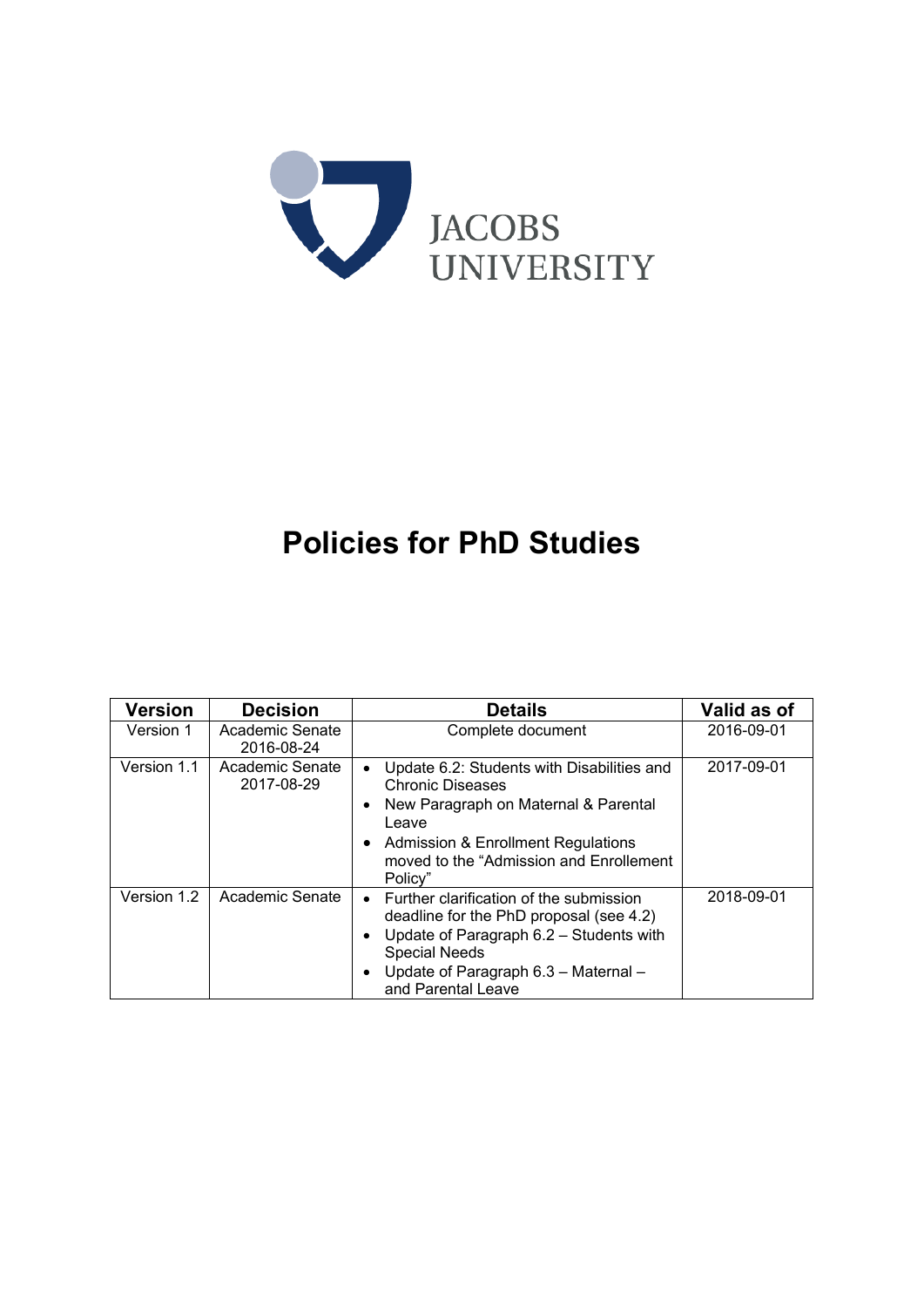| 1. ABOUT THESE POLICIES                                    | $\overline{\mathbf{2}}$ |  |
|------------------------------------------------------------|-------------------------|--|
| 1.1 SCOPE OF THESE POLICIES                                |                         |  |
| <b>1.2 CHANGING THESE POLICIES</b>                         | 1                       |  |
| <b>DEFINITIONS</b><br>$2_{-}$                              | 1                       |  |
| 2.1 STUDENT                                                | 1                       |  |
| 2.2 DEGREE                                                 | 1                       |  |
| <b>DOUBLE AND JOINT PHD DEGREES</b><br>3.                  | 1                       |  |
| <b>GRADUATION REQUIREMENTS</b><br>4.                       | $\mathbf{2}$            |  |
| <b>4.1 DISSERTATION COMMITTEE</b>                          | $\overline{2}$          |  |
| <b>4.2 PHD PROPOSAL</b>                                    | $\overline{2}$          |  |
| 4.3 PHD THESIS                                             | 3                       |  |
| <b>4.4 PHD THESIS DEFENSE</b>                              | 5                       |  |
| <b>4.5 PUBLICATION OF THE THESIS</b>                       | 5                       |  |
| 4.6 CONFERRAL OF THE DEGREE                                | 6                       |  |
| <b>4.7 GRADUATION CEREMONY</b>                             | 6                       |  |
| <b>PROGRESS ADMINISTRATION</b><br>5.                       | 6                       |  |
| <b>5.1 PROGRESS MONITORING</b>                             | 6                       |  |
| 5.2 RESPONSIBILITY OF THE FACULTY                          | 7                       |  |
| <b>ADMINISTRATIVE AND LEGAL DETAILS</b><br>6.              | 7                       |  |
| <b>6.1 COPYRIGHT ISSUES</b>                                | 7                       |  |
| <b>6.2 STUDENTS WITH DISABILITIES AND CHRONIC DISEASES</b> | 7                       |  |
| <b>6.3 MATERNITY- AND PARENTAL LEAVE</b>                   | 7                       |  |
| <b>6.4 APPEALS</b>                                         | 8                       |  |
| <b>HONORARY DOCTORATE</b><br>7.                            | 8                       |  |
| 7.1 ABOUT THE HONORARY DOCTORATE                           | 8                       |  |
| 7.2 PROPOSAL                                               | 8                       |  |
| 7.3 THE EXECUTIVE BOARD                                    | 8                       |  |
| 7.4 AWARD                                                  | 8                       |  |
|                                                            |                         |  |

## **1. About these Policies**

#### **1.1 Scope of these Policies**

This policy is valid as of September 1, 2017 based on a decision by the Academic Senate dated 29.08.2017.

Due to its accreditation by the German Research Council (Wissenschaftsrat) and its recognition by the Federal State of Bremen, Jacobs University Bremen gGmbH (from here forth Jacobs University) has the right to award the doctoral degree "Doctor of Philosophy" (PhD) in different fields of science. The doctoral degree is awarded by Jacobs University to a candidate who demonstrates that he or she is able to conduct independent and in‐depth academic research, which advances the state of the art in the respective field of science. The award of the doctoral degree is based on a written piece of work (PhD Thesis), a public oral examination (PhD Thesis Defense) and the publication of the successfully defended Thesis. The following policies define the prerequisites, rules and procedures for earning the title of PhD from Jacobs University.

In cases in which policies need further interpretation or clarification the binding decision will be taken by the Academic Senate.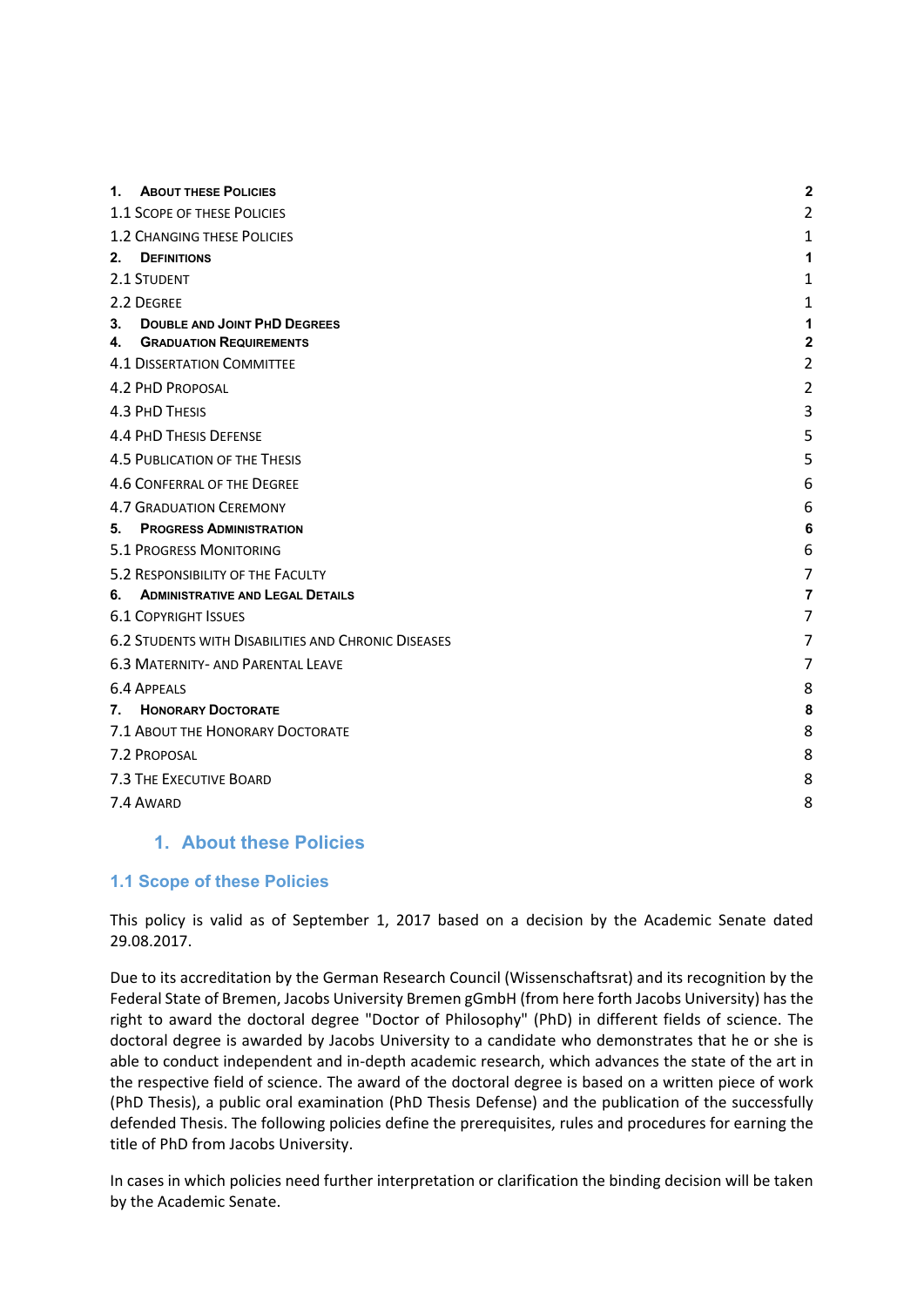# **1.2 Changing these Policies**

Changes and modifications of the Rules and Regulations for PhD Studies including the list of fields in which PhD degrees can be awarded are evaluated by the Academic Senate and recommended to the Executive Board for decision.

### **2. Definitions**

### **2.1 Student**

For the purpose of this policy a "PhD student" is someone who is enrolled at Jacobs University for a PhD degree in a specific field.

#### **2.2 Degree**

Upon successful completion of the PhD studies Jacobs University will award a Doctor of Philosophy (PhD). A list of fields in which a PhD degree can be awarded can be found on the university's webpage.

# **3. Double and Joint PhD Degrees**

Double registration at Jacobs University and one other university is possible if formal cooperation contracts are in place. Such contracts can define double or joint degrees. In case of double degrees each university issues a certificate awarding a degree in the same research field. The certificate is only valid in connection with the certificate of the partner institution and must contain a respective reference. In case of joint degrees only one joint certificate is issued.

As a rule the policies for PhD studies at Jacobs University apply or, in case of joint degrees, the regulations as specified in the respective contract.

The following rules apply to double degrees only:

In case of double degrees an agreement with the partner university defines the arrangements between the universities. The agreement is to be fully determined at the beginning of the PhD studies (within the first 6 months) at Jacobs University. It is the PhD student's responsibility to fulfill the respective requirements at both universities.

The agreement stipulates:

- who supervises the Thesis at each of the universities
- the mutual study visits of the PhD student, covering of travel expenses
- how the oral PhD Thesis Defense / examination / reviews are administered respectively
- the composition of the Dissertation Committee and that PhD Advisors of each university belong to this committee
- that the language of the Thesis and the summary should be in accordance with the institutions involved
- use of intellectual property
- which policies govern the publication of the PhD Thesis in case both partner universities have such policies, and which university supervises and confirms the publication.

Exceptions to the general PhD policy apply as follows:

Each Dissertation Committee has two Chairs, which are the respective Advisors of the PhD Thesis. The external member of the Dissertation Committee must not be a faculty member of the partner university. The agreement between the partner universities defines where the PhD Proposal Defense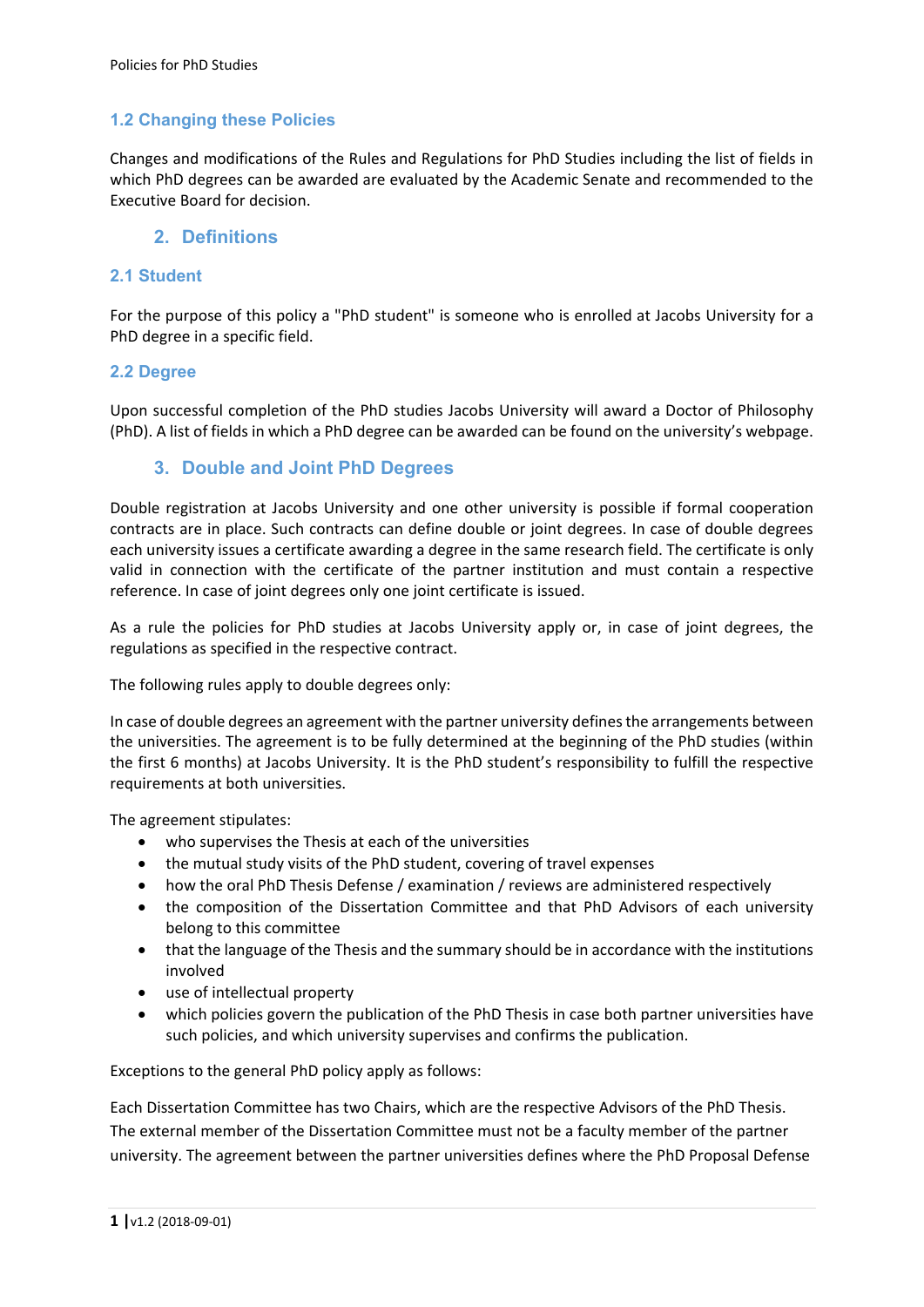as well as the PhD Thesis Defense take place. The logo and name of the partner institution should be displayed on the title page of the PhD Thesis.

# **4. Graduation Requirements**

## **4.1 Dissertation Committee**

Each PhD student chooses a PhD Advisor, who is a faculty member at Jacobs University and, in cooperation with her or him, a Dissertation Committee. As a rule the PhD Advisor is the Chair of the Dissertation Committee. The Dissertation Committee is responsible for monitoring the academic progress of the PhD student and for the evaluation of both, the PhD Proposal and the PhD Thesis / Thesis Defense.

The Dissertation Committee is composed of

- at least two Jacobs University faculty members (out of which at most one may be an adjunct professor) serving as internal members of the committee,
- at least one external member: External members are professors from other universities or researchers with comparable level of scientific expertise in the respective field of research holding a PhD degree. Former Jacobs University faculty members may serve as external members of the Dissertation Committee only after three years (or two years for adjunct professors) from the termination of the working contract with Jacobs University.
- The above defined internal and external members are considered regular members of the Dissertation Committee.
- If at any point the PhD Advisor is no longer affiliated with Jacobs University, he or she may no longer serve as the official PhD Advisor, nor as an internal member of the Dissertation Committee, but may become an extraordinary member of the Dissertation Committee. In these cases the PhD student must choose a new PhD Advisor and an additional internal member of the Dissertation Committee.
- Faculty members leaving the university due to retirement may complete all pending doctoral examination procedures.
- In case the PhD Advisor resigns from the supervision, the PhD student must find a new PhD Advisor within three months in order to avoid disenrollment.

The Dissertation Committee is approved by the Dean. The Dissertation Committee can be changed and/or enlarged subsequently. All changes need to be approved by the resigning and new members of the committee, as well as by the Dean.

#### **4.2 PhD Proposal**

Every PhD student develops a PhD Proposal in cooperation with the PhD Advisor. This Proposal is a written document, and it is presented at Jacobs University to the university public upon invitation by the Dean at most nine months after registration as a PhD student. In case the PhD Proposal is not presented within the given time frame the student may apply once for a three months extension of the deadline. Failure to present the PhD Proposal within the given time frame (including extension) will result in disenrollment of the student.

As a general rule, PhD Proposals at Jacobs University must be written in English. The PhD Proposal must include an abstract, a description of the major questions pursued, a time frame for completing the work, a comprehensive bibliography of relevant primary and secondary research materials and databases, and a review of relevant, current work in the area. Normally the PhD Proposal should not be longer than 30 pages.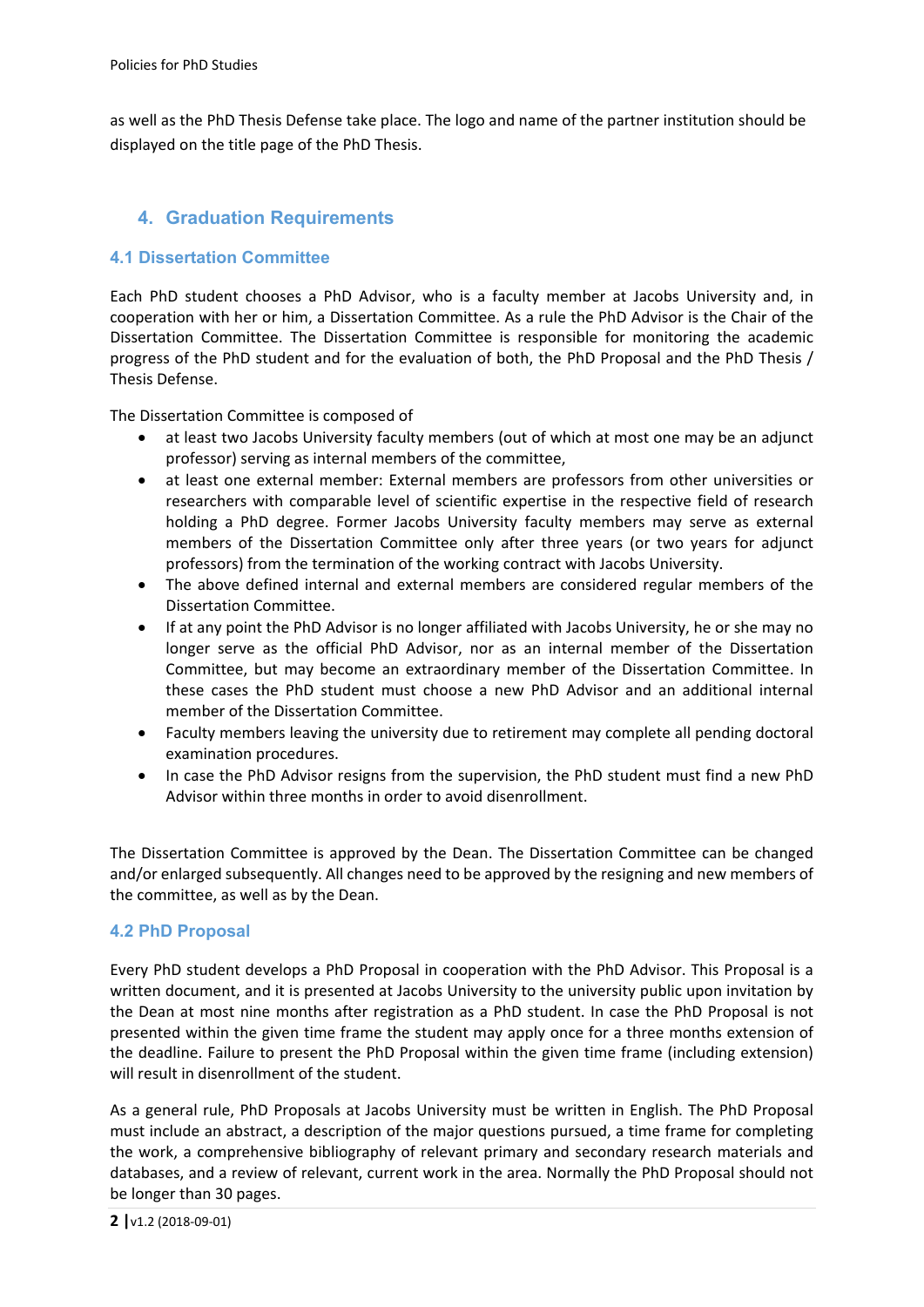Prior to the presentation of the PhD Proposal, the Dissertation Committee must consist of at least the Chair of the Dissertation Committee and one regular member. The definite composition of the Dissertation Committee as outlined above must be finalized prior to the final submission of the PhD Thesis for evaluation.

Students must schedule the presentation of their PhD Proposal with the Student Records Office. Students have to submit the completed "Defense of the PhD Proposal" form to the Student Records Office along with the PhD Proposal and a digital abstract 10 working days before the presentation.

At least the Chair and one regular Dissertation Committee member must be physically present at the presentation. All present committee members, including the Chair, must sign the "PhD Proposal Evaluation Form" after the presentation indicating acceptance or rejection (with or without revision). In case of conflict the decision rests with the Dean. The Chair of the Dissertation Committee must write a detailed review of the written PhD Proposal and the PhD Proposal Defense. The Chair is responsible for submitting the review and the completed form to the Student Records Office within two weeks after the presentation.

In case of revision a revised PhD Proposal must be submitted and presented within three months. The PhD Proposal can be presented in a revised form only once.

## **4.3 PhD Thesis**

The following rules apply to the PhD Thesis:

PhD projects are defined as independent scientific work which advances the state of the art in the respective research field. Usually, the PhD Thesis summarizes this scientific work in writing and puts it into a larger context. As a rule, the PhD Thesis, reviews and the PhD Thesis Defense at Jacobs University must be in English. Only for professional or contextual reasons the Dean may grant an exception to this rule.

The Thesis must include:

- a title page with name and logo of Jacobs University, the name of the Academic Department, the title of the PhD Thesis, the degree aimed for, the author, and a list of all members of the Dissertation Committee with the Chair named first and by mentioning the full name, academic title and affiliation of each member. Cooperation partners and/or institutions may be named on the title page by adding the corresponding logo,
- an English summary (irrespective of the language of the Thesis),
- a (Statutory) Declaration on Authorship by the PhD student that the Thesis has been written independently and has not been submitted at another university for the conferral of a PhD degree,
- a list of publications and conference contributions of the PhD student.

If co-authored manuscripts are included in the PhD Thesis a "Statement on Contribution" and a "Declaration of Consent" as described below are required for that part of the PhD Thesis.

It is possible to receive a PhD degree at Jacobs University based on a cumulation of articles under the following conditions:

• The articles need to be framed by an introduction (that develops the larger theoretical context of the Thesis), a discussion and a common thread that is leading through the different papers.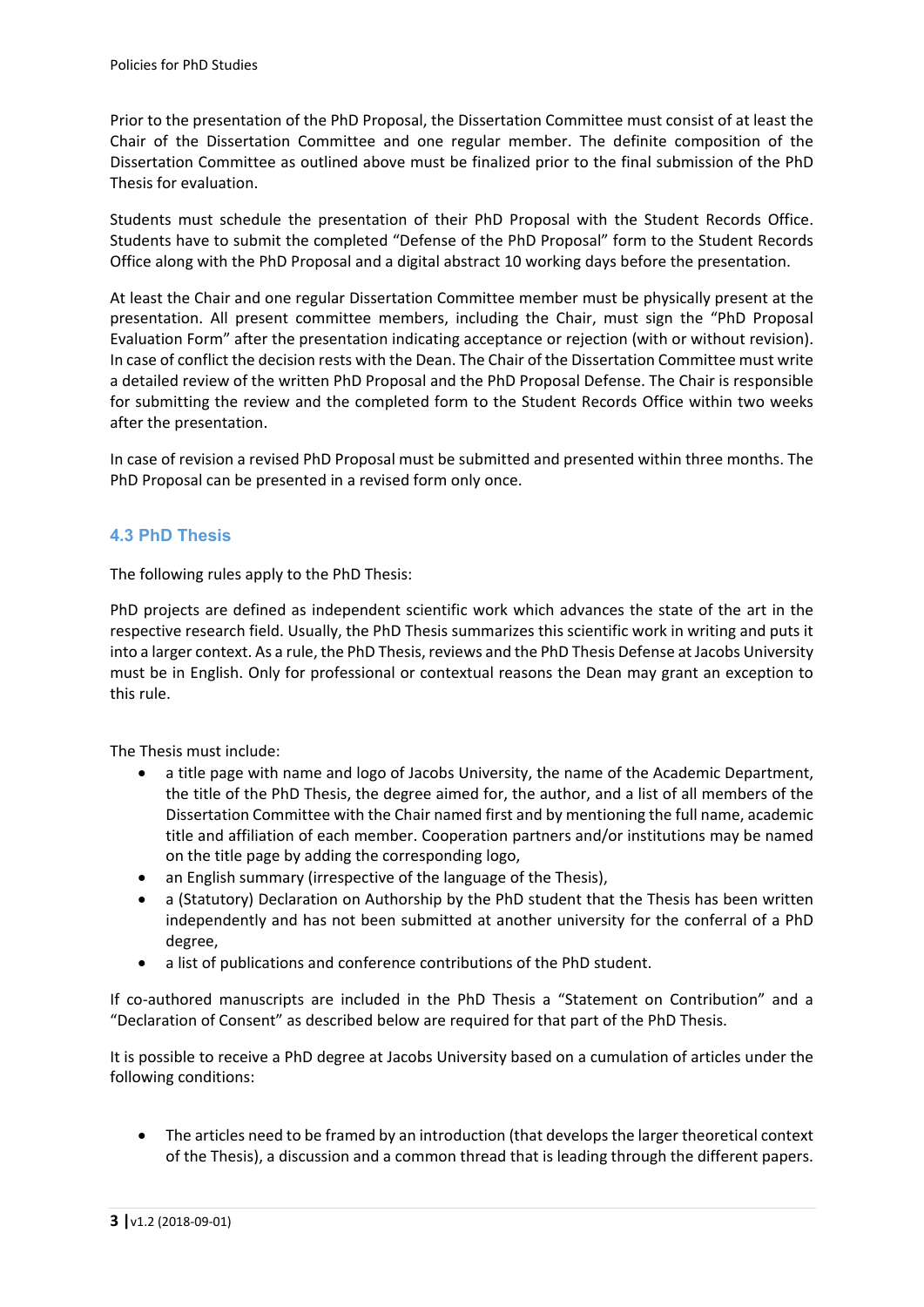- The number and status (published, accepted, submitted) of articles necessary is decided upon by the Dissertation Committee.
- The student must submit, as an integral part of the Thesis, a "Statement on Contribution" defining his/her contribution to each article along with the PhD Thesis. The "Statement on Contribution" must also contain title, co-authors, journal, status, and date of submission/acceptance (if applicable). With his/her signature the student declares that all coauthors and the PhD Advisor agree with the information given in the "Statement on Contribution".
- Only articles with significant contributions of the candidate may be added to the cumulative PhD Thesis. Exceptions from this rule need acceptance by the Dissertation Committee.
- Upon submission of a cumulative PhD Thesis the student must insure that the thesis does not contain any infringement of rights of third parties. With respect to all claims made by third parties against Jacobs University for infringement of their rights by the thesis, the student will indemnify Jacobs University against such claims at first request, including the necessary costs of legal defense. Prior to the publication of the PhD Thesis the PhD student must submit "Declarations of Consent" of all co‐authors.

The following number of copies of the Thesis must be submitted for review:

- one hard copy per member of the Dissertation Committee,
- one hard copy for the Student Records Office,
- one hard copy for the Dean,
- one hard copy for display in the Information Resource Center (IRC).

In addition, the PhD student must upload an electronic version of the Thesis to a plagiarism check platform defined by the university.

The Student Records Office sends the Thesis to the reviewers, as well as to the other members of the Dissertation Committee, the Dean and the IRC. The Thesis must be on display at the IRC for at least two weeks before the Defense and thus made public to the Jacobs University community.

The reviewers are expected to submit their reviews of the PhD Thesis within eight weeks unless a shorter review period is agreed upon within the Dissertation Committee. At least three regular members of the Dissertation Committee, including one external member and the Chair of the Dissertation Committee, each furnish a written report. Additional members of the Dissertation Committee have to at least submit a written review or participate in the Defense. The reviewers submit their reviews to the Office for Doctoral Education. Reviews need to include a summary evaluation of the Thesis as "pass", "fail" or "with distinction". In case amendments are necessary before a decision about pass or fail can be made, these need to be specified in the review.

Once all reviews have been submitted, the Office for Doctoral Education distributes the reviews to the members of the Dissertation Committee, the Student Records Office, and to the respective Dean. The reviews must be on display in the Office for Doctoral Education for a minimum of 5 working days prior to the day of the Defense (not counting the actual day of the Defense). The PhD student and Jacobs University faculty are eligible to read the reviews. The PhD student may receive hard copies of the reviews in case the respective reviewer agrees. The PhD Thesis is accepted once the Dissertation Committee unanimously evaluates it as pass. In order for a PhD Thesis to be evaluated "with distinction", all reviews that have been submitted to the Office of Doctoral Education must suggest an evaluation "with distinction". If at least one member or all members of the Dissertation Committee evaluate the Thesis as "fail", the evaluation process is stopped and the Chair of the Dissertation Committee is informed by the Office of Doctoral Education. The Chair of the Dissertation Committee,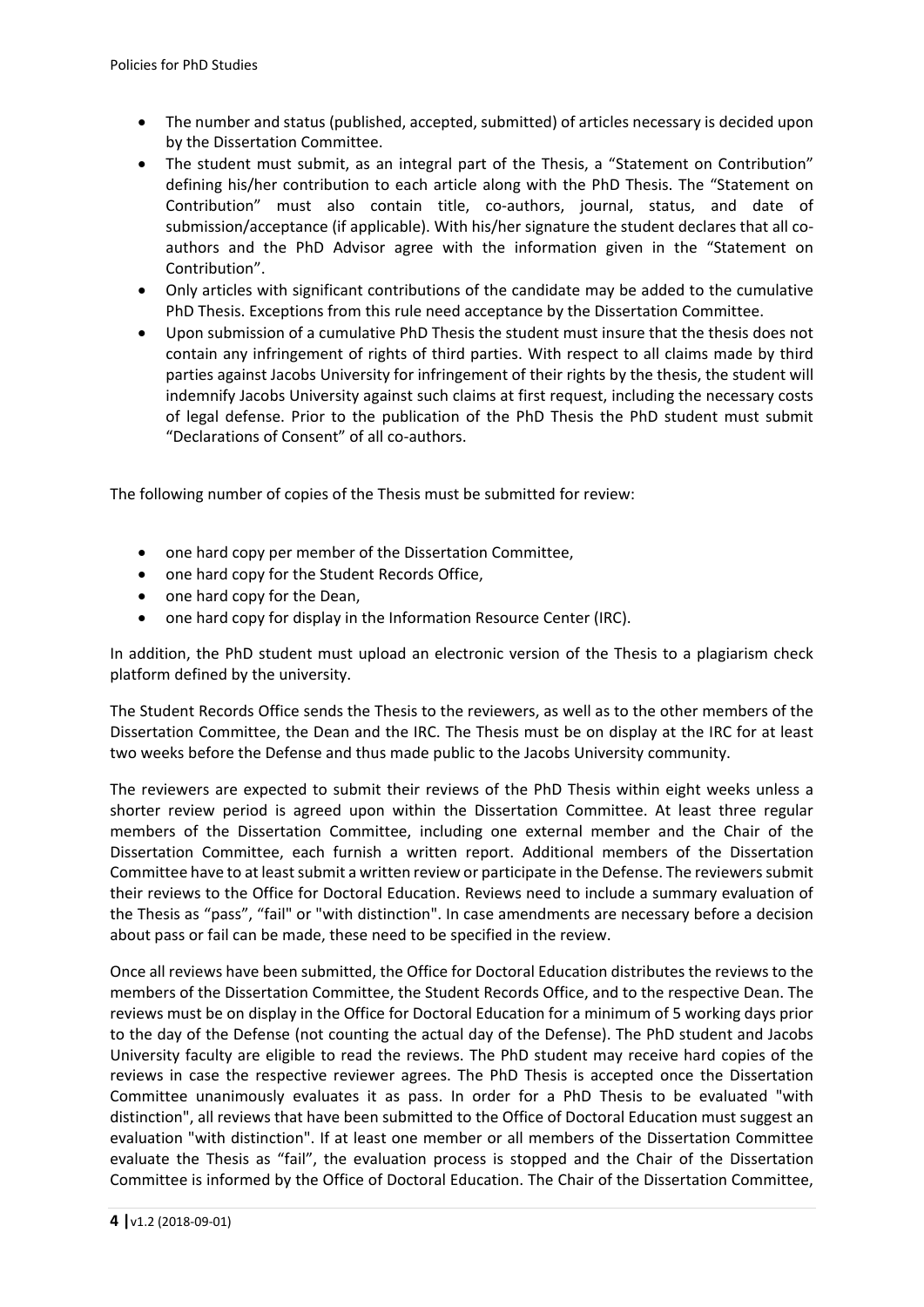in cooperation with the Dean, determines whether the PhD student can resubmit the PhD Thesis and under what conditions.

In case of detected plagiarism the evaluation process is stopped and the Dissertation Committee meets to review the case. If the suspected plagiarism is substantiated, the Thesis may not be resubmitted.

### **4.4 PhD Thesis Defense**

After the PhD Thesis is approved, it is publicly defended at Jacobs University upon invitation by the Dean. All members of the Dissertation Committee must contribute to the evaluation of the PhD Thesis either by submitting a written review or by participating in the Defense. At least three regular members of the Dissertation Committee, the Chair, one internal member and one external member have to be present at the Defense. If the Thesis was evaluated "with distinction", the Dean (or a substitute) must participate. Prior to the beginning of the Defense a minute taker has to be defined. The Defense includes a presentation by the candidate on the most important part of the thesis work, a discussion of the research, and questions on the discipline in which the degree is to be granted.

The PhD student, in cooperation with the Chair of the Dissertation Committee, is responsible for scheduling the Defense. This is done via an online form provided by the Student Records Office. The Dean issues the invitation and announces the date of the PhD Thesis Defense to the university public.

After the PhD Thesis Defense, the Dissertation Committee has to come to a conclusion whether to evaluate the Defense with "pass", "fail" or "with distinction". Upon the final decision the Dissertation Committee completes the Evaluation Form of the Defense that needs to be submitted, together with the minutes (signed by the Chair of the Dissertation Committee), to the Office for Doctoral Education. If amendments to the PhD Thesis are required prior to the publication this must be stated on the Defense Evaluation Form. In order for the PhD student to be awarded a PhD degree "with distinction" the PhD Thesis and the PhD Thesis Defense need to be unanimously evaluated as deserving a "distinction" by all members of the Dissertation Committee. If the Defense is not approved, the Chair of the Dissertation Committee informs the Office for Doctoral Education as well as the Dean in writing. The Dissertation Committee decides whether or not the PhD student may repeat the PhD Thesis Defense. A repetition is allowed only once and has to take place within three months.

#### **4.5 Publication of the Thesis**

The PhD Thesis must be published within one year after the Defense. In justified, exceptional cases the publication deadline may be extended by the Dean. All changes requested by the Dissertation Committee must be included prior to the publication of the Thesis. The Chair of the Dissertation Committee ensures that this requirement is met. The conferral of the degree is dependent on the publication of the Thesis.

There are three possibilities to publish the Thesis:

- publish the digital version online through the Information Resource Center of Jacobs University
- publish through a scientific or commercial publishing house
- publish the digital version online through the partner university in case of a double degree or joint degree

The publication must be approved by the Chair of the Dissertation Committee (Signature Sheet for the Conferral of the Degree) and a certain number of hard copies (defined by the "Guide for Publishing a Dissertation" by the Information Resource Center) have to be submitted to the IRC.

The student must confirm by signing the "(Statutory) Declaration on Publication" that no rights of third parties will be infringed by the publication of the PhD Thesis.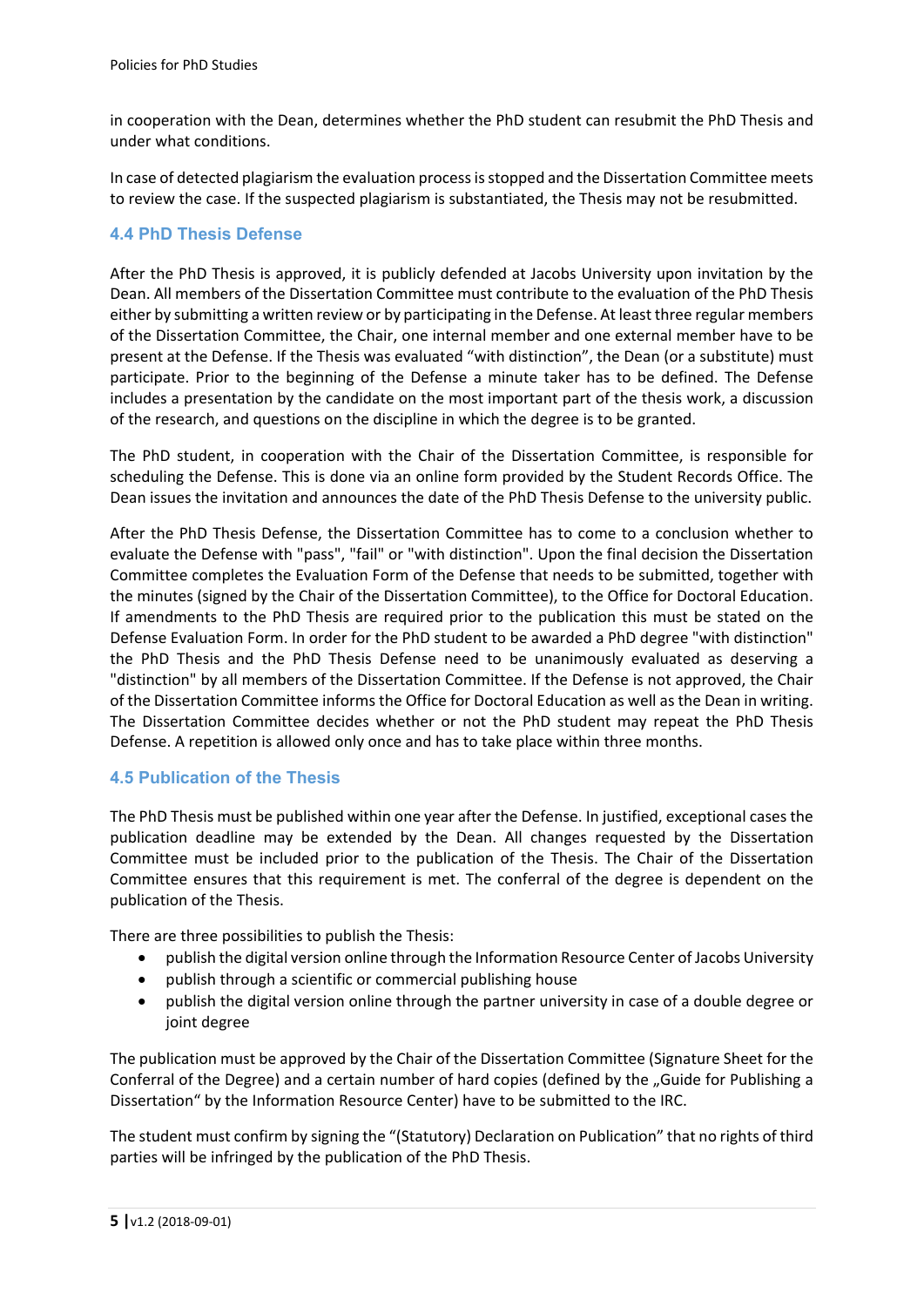In justified, exceptional cases, e.g. in pending patent issues, public accessibility of digitally published Theses may be suspended for one year upon application to the Dean.

In case of a cumulative PhD thesis, the student must hand in a copy of the "Statement on Contribution" as well as "Declarations of Consent" of all co-authors.

The introduction, the discussion and all articles that are not yet published at the time of the publication of the PhD Thesis must be published through the Information Resource Center. The PhD student is obliged to hand in proof that the remaining articles have already been published elsewhere.

## **4.6 Conferral of the Degree**

In order to graduate a PhD student must have:

- an approved PhD Proposal
- an approved PhD Thesis
- an approved PhD Thesis Defense
- an approved publication of the PhD Thesis

Once all the above requirements are fulfilled, a PhD degree in the respective research field is conferred. The PhD certificate will be dated according to the date of publication of the Thesis. Students may carry the German "Dr." (without specification of the field) upon application to the respective authority of the Bremen Senate.

Jacobs University reserves the right to revoke the PhD degree in case of:

- Severe and intentional academic or scientific misconduct e.g. the use of data which was knowingly false or fabricated, the infringement of intellectual property etc. (before or after the award of the PhD degree) by the holder of a PhD from Jacobs University.
- In case the degree was granted to a student who had pretended to fulfill the admission or graduation requirements, which were not in fact fulfilled.

When getting notice of a strong suspicion of a non-fulfillment or misconduct which might lead to the deprivation of a PhD degree, the Academic Integrity Committee of Jacobs University will install a committee consisting of two members of the original Dissertation Committee (or if not possible two faculty members from the field of the PhD degree), one faculty member from outside the field of the degree, and one representative from the Academic Integrity Committee. This committee will investigate the case and can either decide to terminate the investigations or to take further actions leading to the deprivation of the PhD degree. Before the deprivation the committee will notify the holder of the PhD degree of the investigations and provide him with an opportunity to respond to the accusation.

#### **4.7 Graduation Ceremony**

In order to participate in the graduation ceremony, PhD students must have defended their PhD Thesis at least 3 days before the date of the graduation ceremony.

## **5. Progress Administration**

#### **5.1 Progress Monitoring**

The progress of all PhD students is monitored, after the presentation of the PhD Proposal, by the Dissertation Committee. At the end of every academic year, the PhD Advisor informs the Dean and the Student Records Office in writing whether the student has made appropriate progress. In the case of a negative outcome, the Dean and the Dissertation Committee decide whether the PhD student is allowed to continue his or her education at Jacobs University, and if so, under which additional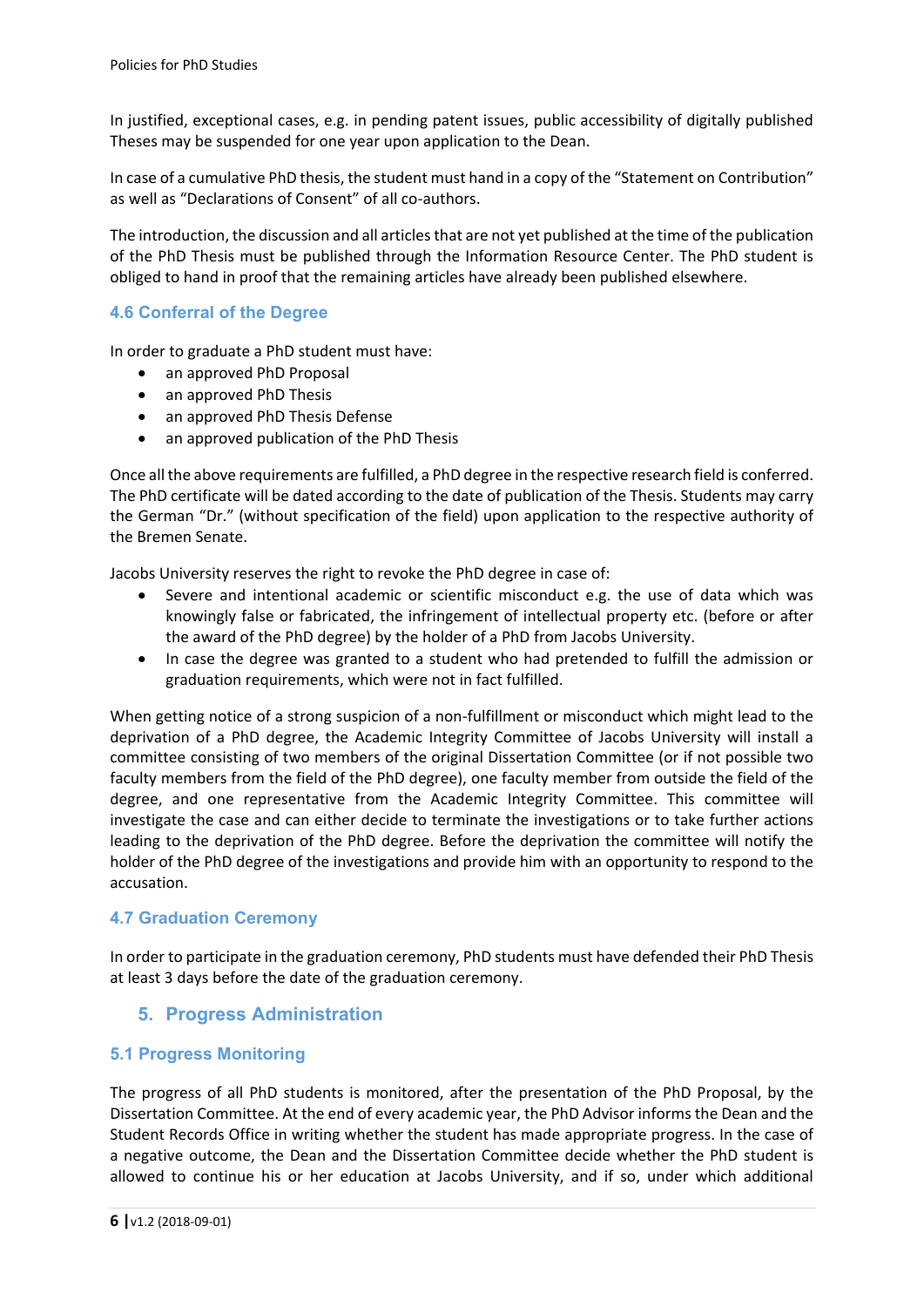conditions. If a PhD student is suspended on the basis of a negative progress report, the Dean must inform the Student Records Office in writing of the suspension and the suspension date.

## **5.2 Responsibility of the Faculty**

The academic responsibility for the quality of the Thesis research rests with the Dissertation Committee and especially the PhD Advisor; they enjoy freedom of research.

## **6. Administrative and Legal Details**

#### **6.1 Copyright Issues**

The PhD student is the sole proprietor of any intellectual property incorporated in his/her academic work. For the avoidance of doubt, any issues concerning intellectual property and copyright questions shall be governed by the German copyright code (Urheberrechtsgesetz).

The PhD student grants Jacobs University an unlimited non-exclusive right to utilize the Thesis and portions thereof in any electronic or printed publications issued by Jacobs University free of charge, but restricted to academic purposes. Jacobs University is obliged to inform the PhD student of any such publication.

#### **6.2 Students with Special Needs**

The rules and provisions of the "General Act on Equal Treatment" (Allgemeines Gleichbehand‐ lungsgesetz ‐ AGG) apply. Students with special needs should be able to complete their studies and examinations under conditions equivalent to those of any other student. To this end, as far as possible all study- and examination-related offers are designed to be barrier-free. Students with special needs are entitled to special arrangements during their studies, during study organization and design as well as during examinations. In particular, consideration must be given to study- and examination‐related effects, e.g., the need for special aids or assistance, and the provision of study and examination conditions in a form other than the intended organization. The academic requirements for study‐ and examinations achievements will not be affected. Students with special needs may apply for individual arrangements prior to any examination at the Student Records Office using the Form. If candidates can document, that they are not able to take an examination wholly or partially in the offered form because of continued or permanent illness or disability, special arrangements are provided for. These may include a prolongation of the examination duration, the assignment of an individual room or a different design of the examination.

The individual requirements must be registered with the Student Records Office in advance. The submission of a medical certificate and/or disabled person card may be required.

#### **6.3 Maternity- and Parental Leave**

It is possible to make use of the protection periods according to the Maternity Protection Act (MutterSchutzGesetz ‐ MuSchG), as amended, and in accordance with time limits for the parental allowance and parental leave (Bundeselterngeld‐ und Elternzeitgesetz ‐ BEEG), as amended. When granting a leave of absence as well as calculating leave periods the provisions of § 40 Bremisches Hochschulgesetz concerning the period of maternity - or parental leave apply. Taking examinations during maternity‐ or the parental leave is possible, despite leave of absence. However, make‐ups of examinations are not mandatory during the leave period.